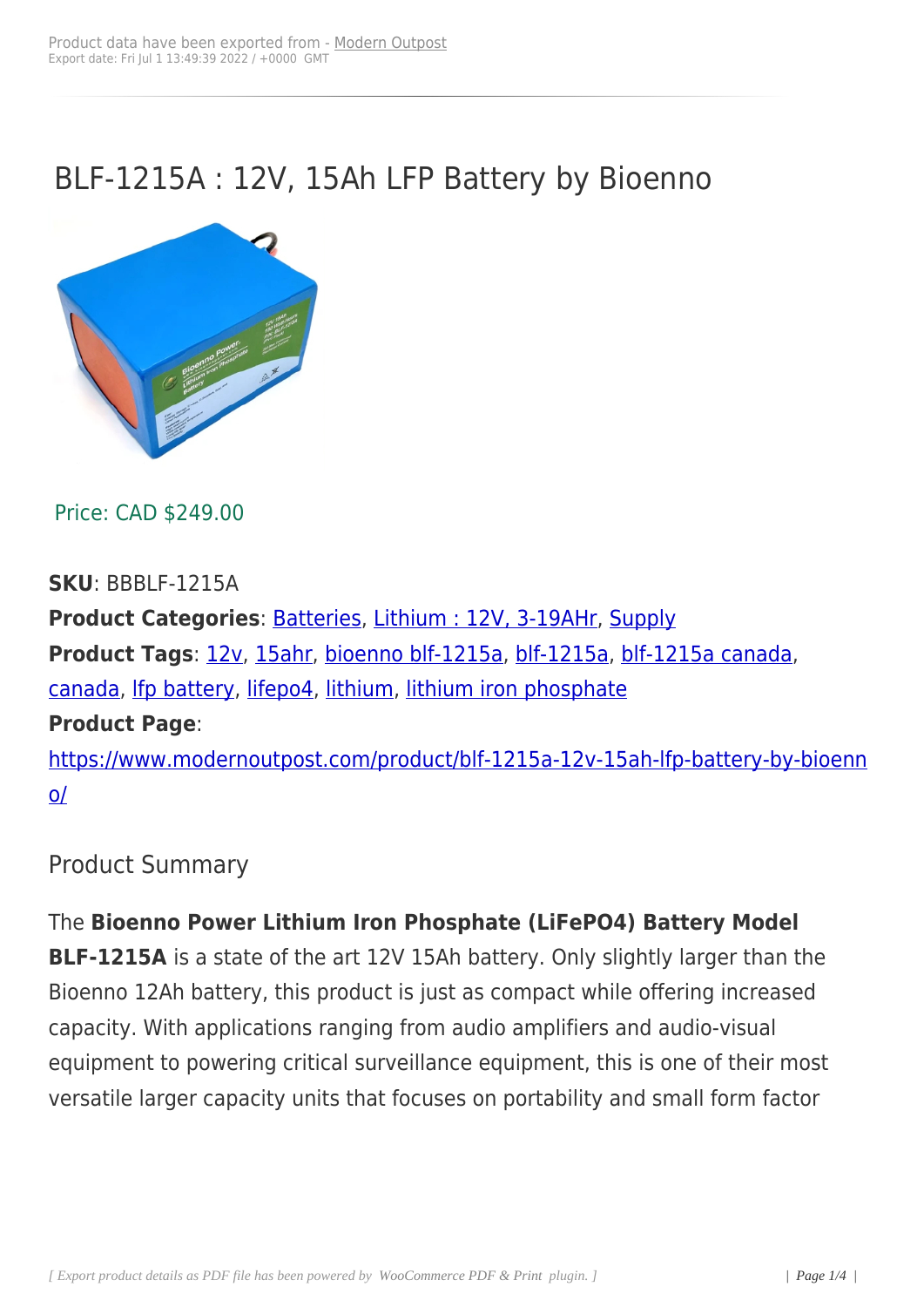## Product Description

The **Bioenno Power Lithium Iron Phosphate (LiFePO4) Battery Model**

**BLF-1215A** is a state of the art 12V 15Ah battery. Only slightly larger than the Bioenno 12Ah battery, this product is just as compact while offering increased capacity. With applications ranging from audio amplifiers and audio-visual equipment to powering critical surveillance equipment, this is one of their most versatile larger capacity units that focuses on portability and small form factor. The battery has an integrated PCM (protection circuit module) which provides complete internal cell balancing, complete integrated protection along with integrated charge circuitry and boasts no EMI/RFI (Electromagnetic Interference/Radio-Frequency Interference) and is absolutely quiet! This unit has an available 110VAC/220 VAC AC-to-DC charger, that provides 4A, with a DC Plug. **Please note that this battery should be charged using a LiFePO4 compatible charger, and not with a charger for SLA batteries.** BLF-1215A User Manual [PDF]

BLF-1215A Battery Specifications

Voltage: 12V

Capacity: 15 Ah

Case Type: PVC Pack

Charge Connector: DC Barrel Plug

Discharge Connector: Anderson Powerpole

Maximum Continuous Discharge Current: 30A (Make sure your electrical load consumes less than 30A)

Maximum Peak Discharge Current: 60A (2 sec.)

Max Power Delivered to Load @ 12V: 360 Watts  $(12V \times 30A = 360$  Watts) Dimensions:(L x W x H) 5.5 in. x 4.3 in. x 3.2 in. (137 mm x 107 mm x 78 mm) Weight: 4.3 lbs. (1.9 kg.)

Includes built-in PCM (protection circuit module) which provides internal cell balancing and management, protection from overcurrent, undervoltage (overdischarge), overvoltage and short circuiting, and has integrated charging circuitry

Available 110VAC/220 VAC Charger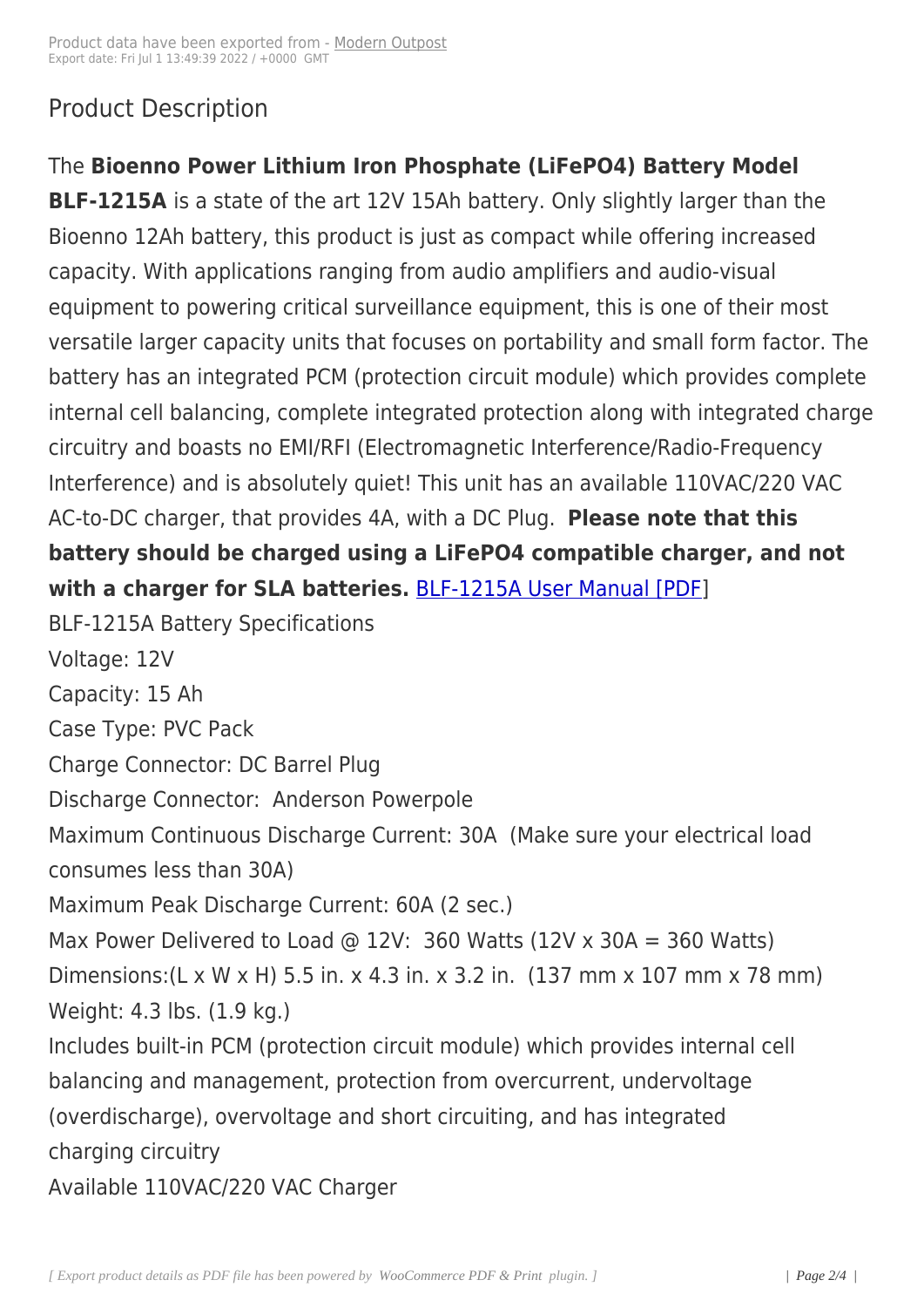## **Compatible AC-to-DC Cha[rger Specif](https://www.modernoutpost.com/?post_type=product&p=16459)ications (not included)**

Input Voltage: 120VAC/220 VAC Output Voltage: 14.6VDC Current: 4A Connector: DC Plug Model Number: **BPC-1504DC** - Warranty: 2 Years **Notes** General: I noticed the Max and Peak Continuous Discharge on the label may be different from the website and why? The printed label may be rated to 1C Max Continuous or 2C peak. However, for some models of batteries including the BLF-1212A, BLF-1212AB, BLF-1212AS, BLF-1215A, BLF-1215AS, and BLF-1220A, 30 Amp and 40 Amp PCM/BMS boards have been installed. The de-rating on the label to 1C is mentioned to ensure the battery can deliver more than 2,000 to 3,000 cycles. However, rest assured these batteries can deliver the 23 Amps for your ham radio equipment which has a duty cycle of 20% transmit and 80% receive. If you operate **continuous** at the 2C discharge (with no duty cycle), the cycle life is a bit less to about 1,800 to 2,000 cycles instead of 2,000 to 3,000 cycles.

## Product Attributes

- Dimensions: 1 & times: 1 & times: 1 cm
- Weight: 2.9 kg

Product Gallery